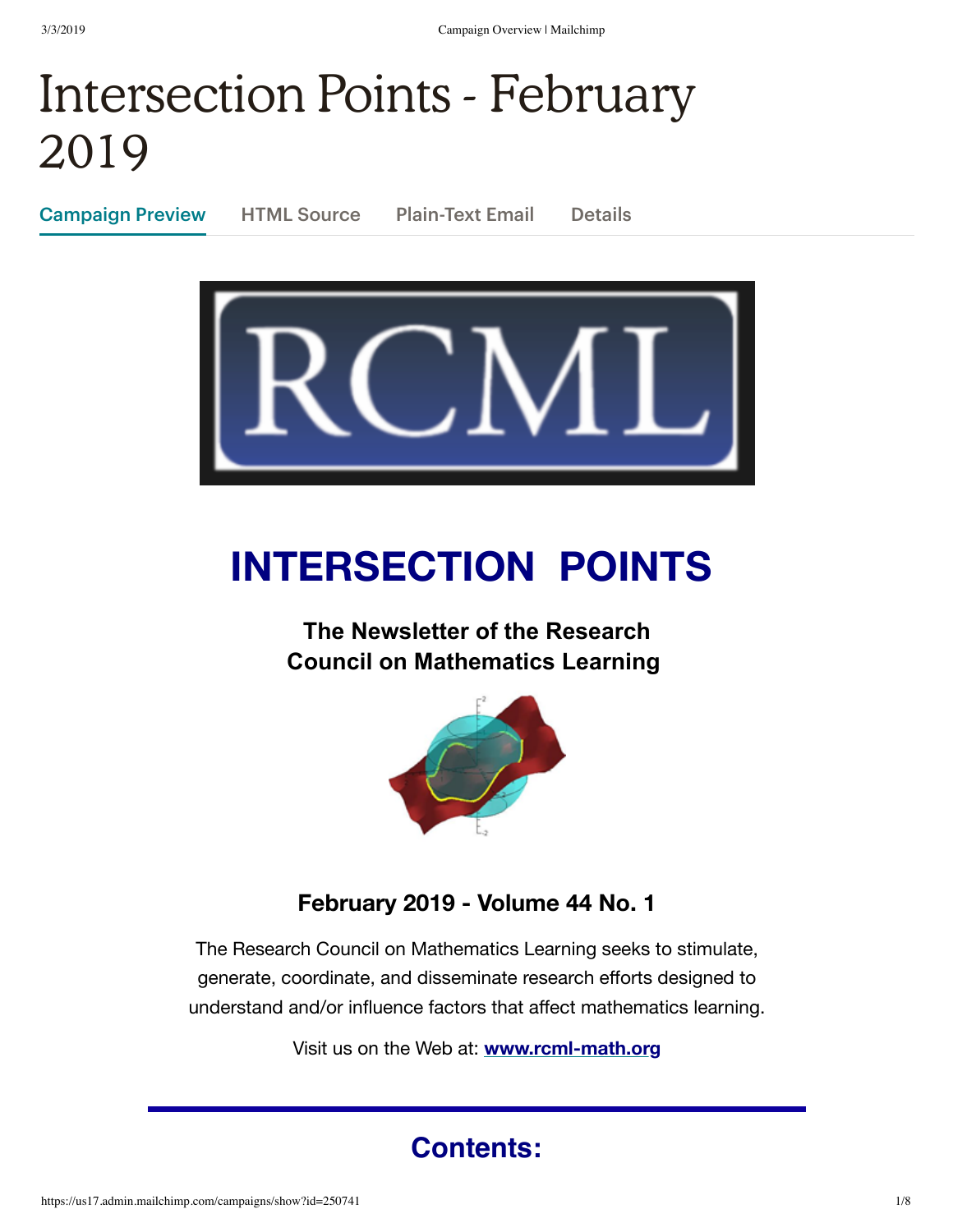- 1. President's Column
- 2. Publication Pulse

## *Presidents Column*



**Daniel Brahier RCML President**

As I sat down to write this column, it occurred to me that this would be my last article as President of RCML. I am amazed to think it was more than three years ago since I was elected to this position, and having served as President Elect and then two years as President, it is time to pass the gavel at our Annual Business Meeting in Charlotte later this month.

If there is anything that has most prominently marked these last couple of years, it would be the word "digital." We started by calling a committee together who carefully examined every line of the Constitution and By-Laws of RCML, and the membership approved minor changes that included electronic communications and voting. The newest versions of both were posted at our website and remain there today. Then, through the use of some RCML funding, an undergraduate assistant was hired to take on the task of digitizing all of our files and archives. Makenna Geise at Bowling Green State University has painstakingly removed every page from every box of files and archives, reviewing, organizing, scanning, and filing them. In the process, she completely reorganized the entire Dropbox folder of all things RCML and has entirely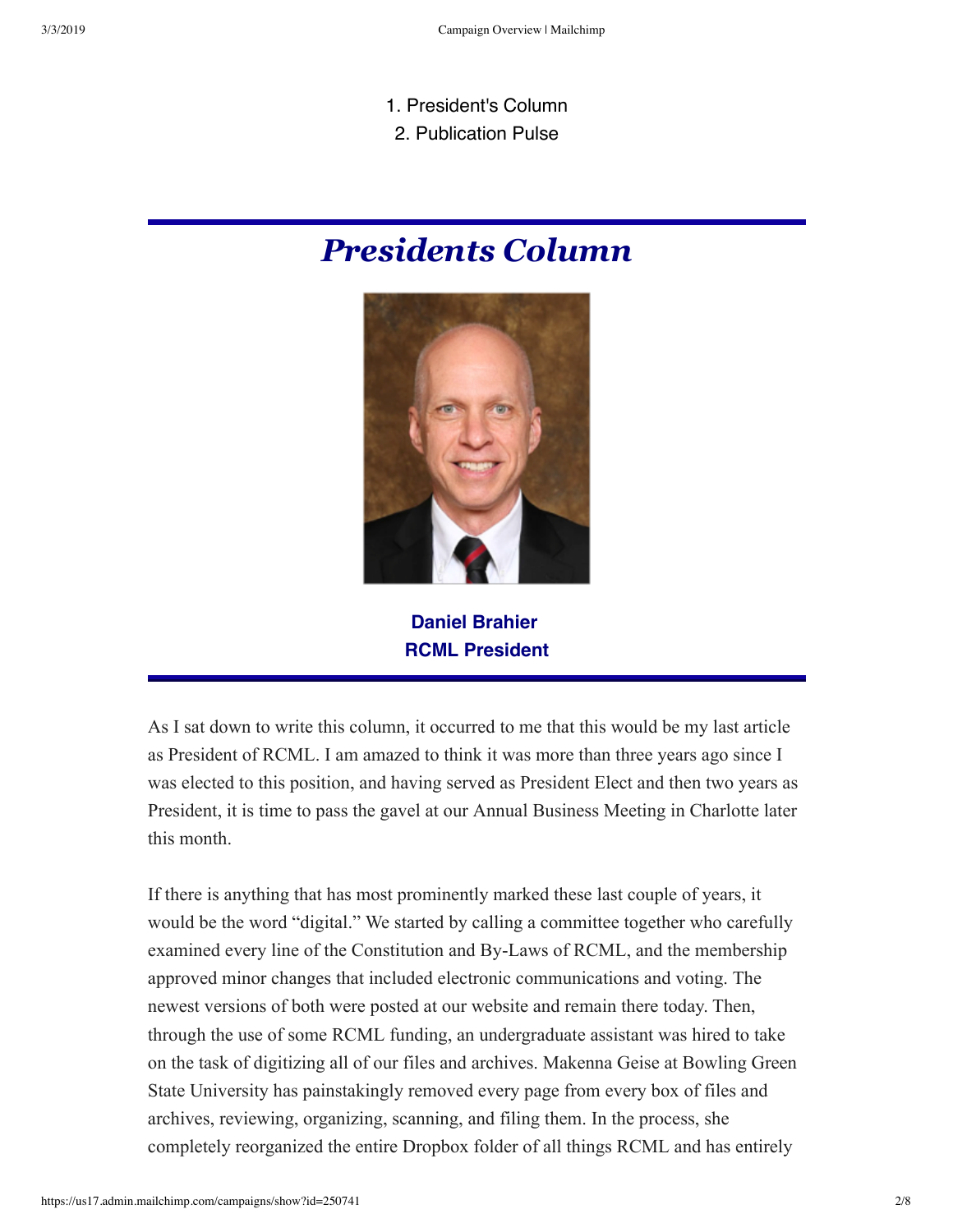replaced more than a dozen large boxes of materials with a set of online folders that can be searched and read from anywhere.

Meanwhile, we moved the entire process of providing candidate information and voting for officers and committee members to our website. Elections have become completely electronic, and the past two elections have seen more than three times the participation level that we had seen in previous years. In short, members have become more involved through electronic access. Likewise, we changed Board meetings to one-hour, monthly sessions on Friday mornings and made use of WebEx so we could videoconference to discuss current issues. Our Secretary, Travis Olson, immediately posts minutes for each meeting in Dropbox. In addition, we established a Slack account that serves as an online messaging tool where text conversations can be held between meetings and draft files can be uploaded. Slack and WebEx have put the Board more closely in touch than ever before.

With changes to the website, the entire membership database and all communications and payments are now made through the site, under the direction of our Treasurer and Member Coordinator, Kerri Richardson. The Intersection Points newsletter, served by editor Bill McGalliard, has evolved into a monthly formatted email message, rather than PDF files emailed every few months. This format has allowed us to streamline timely information to members. Finally, we established social media accounts last year on both Facebook and Twitter and appointed a Social Media Director, Natalia Bailey, to make those posts. Working with Gabriel Matney and the Publications Committee, the newly enhanced Investigations in Mathematics Learning journal is accompanied by posts of research articles by way of social media.

I am indebted to Board and Committee members who have tirelessly served the organization over these past years. Our VP for Conferences, Sarah Pratt, has been working with her Conference Committee to project and make arrangements for several years into the future, while our President Elect, Megan Che, has led the charge for this year's elections and prepares to take over as President in Charlotte. RCML has always had the feel of being part of a family, as we all share a common purpose in improving mathematics learning for all students. I look forward to continuing to serve for one more year as Past President and seeing you at our annual meeting in Charlotte from February 28 through March 2. All the best in 2019!

# *Publication Pulse*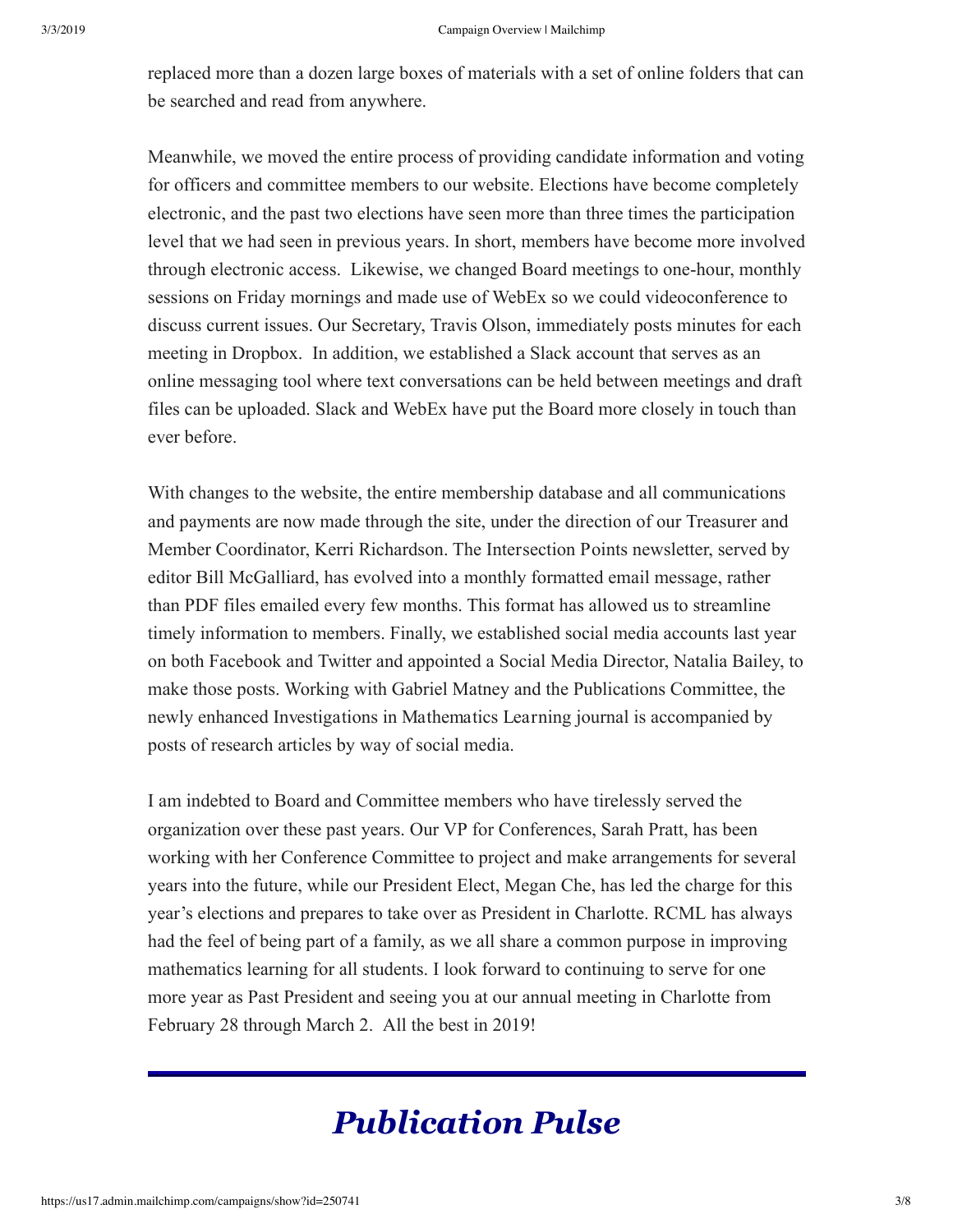### Gabriel Matney VP for RCML Publications



#### Investigations in Mathematics Learning

 IML continues to draw in vital research from across the field of mathematics education. We have seen marked growth in the publications readership and social media presence. I will share more details at the conference when all the data comes in from our publisher, Taylor and Francis. Of particular note is this year's special issue on Critical Approaches to Disabilities in the learning of mathematics. IML remains strong, hovering just below a 20% acceptance rate and a healthy stream of articles to be published in the pipeline. In fact, we have had so many manuscripts it created a temporary backlog for the printing process. In our negotiations with Taylor and Francis they agreed to print up to 10% more pages in the next volume to help clear the back log. Be on the lookout for an amazing and large first issue in Volume 11! Authors of accepted manuscripts have seen their articles quickly accessible on the Taylor and Francis website with a DOI number. This enables authors to share their work with the field electronically well before it can be put into print. We continue to work well with

T l d F i h h bli i d f i fi ld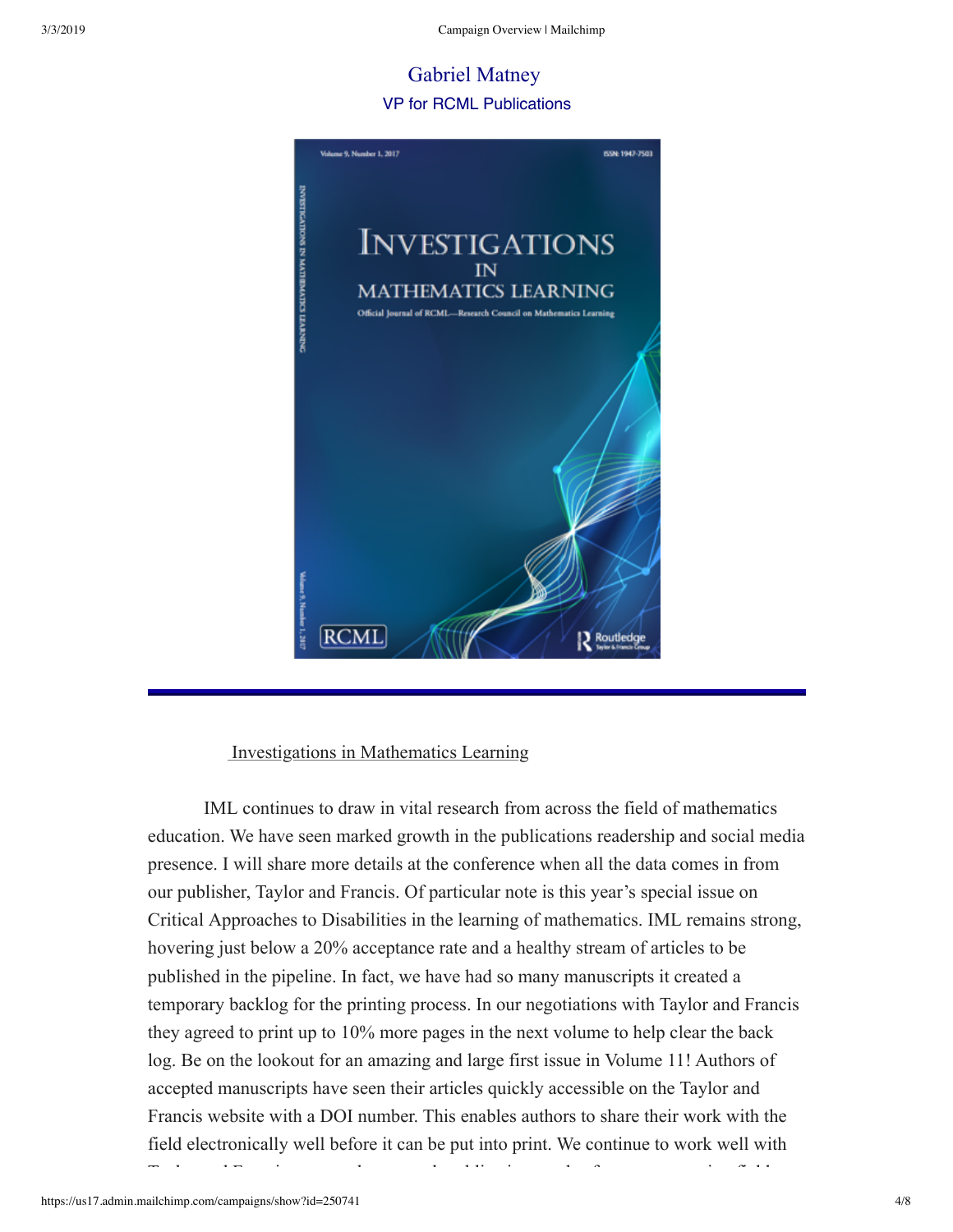Taylor and Francis to meet the research publication needs of our ever growing field.

#### IML Associate Editors

 Over the past two years IML's impact and proliferation has greatly expanded in both the number and types of research manuscripts that are being sent for review. The RCML Executive Board approved the expansion of the editorial team to include two associate editors. Through a competitive application and selection process two associate editors were chosen from six highly qualified applicants. Please welcome Dr. Colleen Eddy and Dr. Jonathan Bostic to the IML editorial team and thank them for their service when you see them at the upcoming conference in Charlotte. They have worked well to gel as a team with our editor-in-chief, Drew Polly. Drew is a great editorial leader and works to continue to promote IML as a leading journal in the field of mathematics education.

#### IML Reviewers Needed

 Though we have added two new associate editors to help with the editorial needs, IML continues to receive many high quality manuscripts that need to be process through our blind review process. If you are already a reviewer for IML, thank you for helping to make IML a quality journal through your thoughtful reviews. We need more RCML members to join the reviewer pool to continue the quality and to improve the turnaround time on acceptances and rejections. Becoming a reviewer is easy. Go to http://www.rcml-math.org/investigations and simply click on the "Review for IML" Here" button.

Renew or Join Before January 1, 2019 to make sure you don't miss an IML Issue

 I really like that IML articles are online soon after acceptance, but I still love my print copies of the journal. With IML's publication cycle it is imperative that members renew their membership on time. In order to receive all of 2019 Volume 11 issues in a lovely bound print copy, you must make sure your RCML 2019 dues are paid before January 1<sup>st</sup> of 2019. If you are reading this after January 1<sup>st</sup> please go to https://www.rcml-math.org/ as soon as possible to renew your membership. Taylor and Francis will begin printing the first issue of Volume 11 at the beginning of January. Taylor and Francis will not be able to reset the production lines and print off a single copy every time a member joins late. If a member does join late, they will receive all the remaining issues in print for that volume and they will of course have the same unfettered access to all the IML articles electronically. Although members could always simply print the ecopy of the issue to read, those kinds of print copies do not fit as nicely on the shelf.

#### $Q_{\text{in}}$ line Access of all IMIL Articles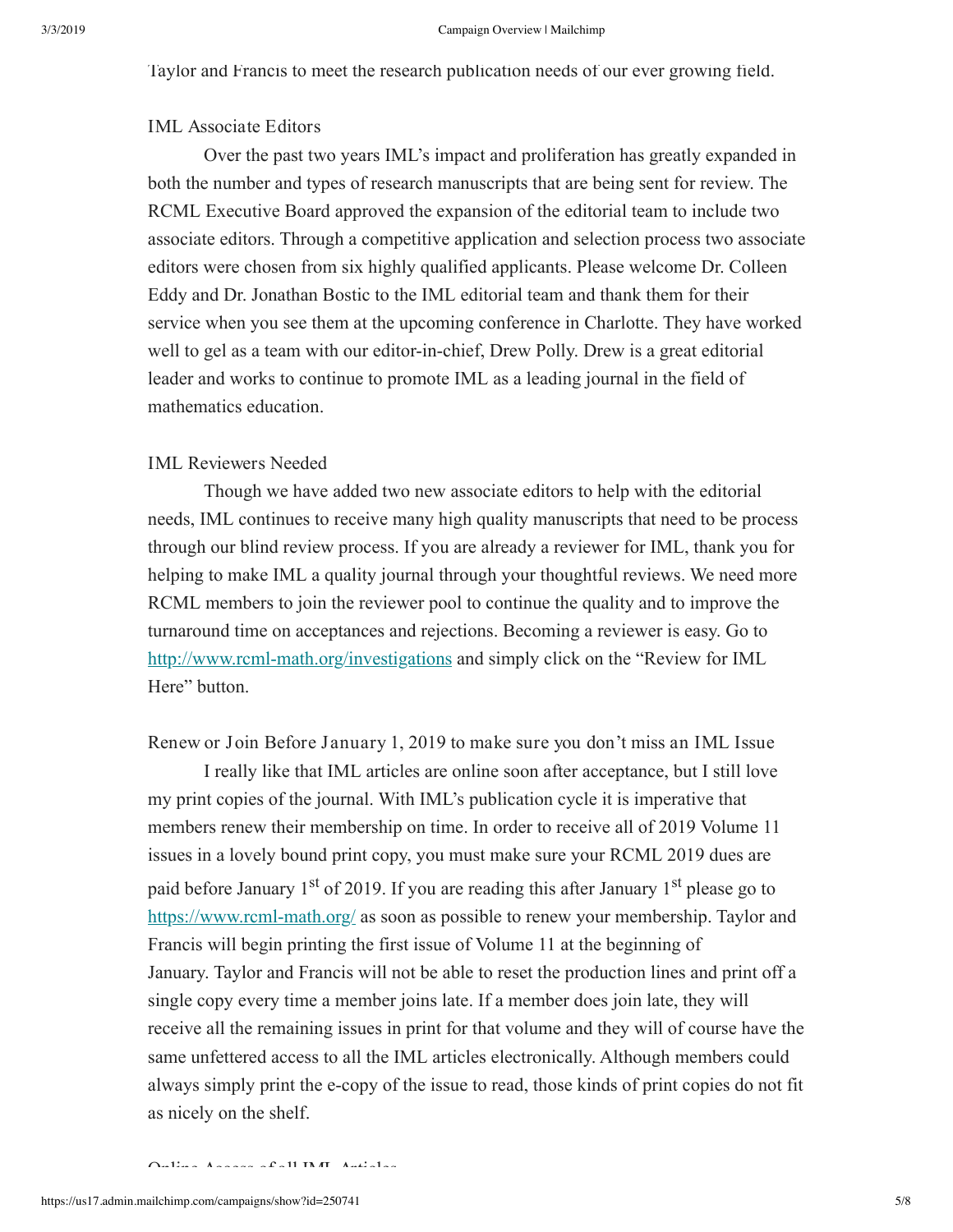Online Access of all IML Articles

 Every RCML member has electronic access to all IML articles via Taylor and Francis. To access IML electronically, you need to use your "Member Login" at http://www.rcml-math.org/.

From there, you need to follow the "Access IML Online" link. It's that easy!

#### Submit a Manuscript to IML

 For those working on research manuscripts, we encourage you to submit your manuscript to IML. It's easy to submit through our website, <https://rcml.memberclicks.net/investigations>. Just click on the "Submit to the Journal" button. The editorial team has been working with reviewers to procure a 48 week turnaround time on the review process. We hope that you will consider writing a manuscript for the upcoming issues of Investigations in Mathematics Learning.

#### RCML Publication Committee Update

 The RCML Publications Committee has been working hard this year to ensure that all of RCML's publications are of high quality. They have been working hard to solicit reviewers and manuscripts for IML, to give feedback on special issue calls, provide helpful edits for the website, proceedings, and newsletter, as well as stepping up to be reviewers for the special issue. So when you see Kathy Smith, Valerie Sharon, Colleen Eddy, Jennifer Cribbs, Sarah Ives, and Keith Adolphson, please pat them on the back for their service to our RCML community. Sarah Ives and Keith Adolphson have nearly completed their three year term on the Publications Committee. Please take a moment to thank them for their service when you see them at the conference in Charlotte. Elections are currently under way to elect two new members to the publication committee. If you enjoy giving thoughtful input and ensuring all of RCML's publications are strong please consider running for a publication committee position in the years to come.

#### Intersection Points and RCML Social Media

 You have already noticed that the Intersection Points (IP) newsletter has undergone changes this year. Bill McGalliard, the Editor of IP, worked closely with our president, Dan Brahier, and other members of the Executive Board to change the look and distribution schedule. Instead of many columns, articles, and sources of information coming three times per year it now comes once a month during the academic year. Distributing the newsletter more often allows us to get timely information to members and allows us to keep the newsletter a concise read each month. hese changes were enacted based on the RCML communication committee recommendation and your feedback to the Intersection Points survey distributed at the business meeting.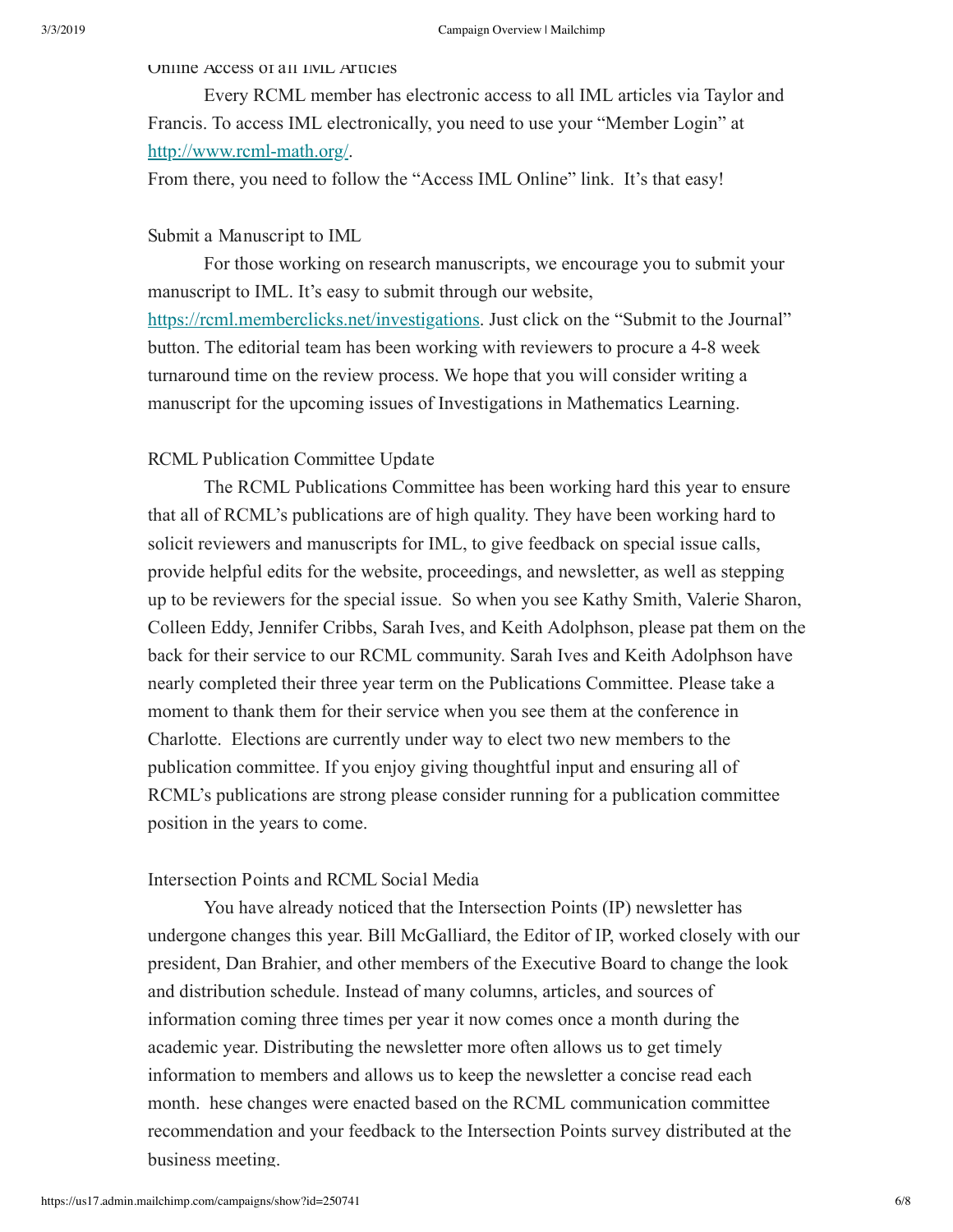g

 RCML Social Media has been up and running strong for more than a year now. One of our newer members, Natalia Bailey, has been appointed to the helm of RCML's social media. Follow @RCMLSocialMedia on twitter and like us on Facebook to get up-to-date info first and even links to free downloads of some of the latest IML articles. For those of you who enjoy engaging in social media discussions I invite you to join the RCML Social Media conversation. Natalia has posted very intriguing mathematics education research articles and thought provoking questions throughout this past year. If you have never taken up social media as a way to engage in professional mathematics education conversations I encourage you to give it a try and connect with other RCML members throughout the year.



Copyright © 2018 Research Council On Mathematics Learning, All rights reserved.

**Our mailing address is:** P. O. Box 26170 - TEHE Dept SOEB 482 Greensboro, NC 27402

Want to change how you receive these emails? You can [update your preferences](https://rcml-math.us17.list-manage.com/profile?u=862dd25d78268b9858c5fd964&id=ebaec14b68&e=[UNIQID]) or [unsubscribe from this list](https://rcml-math.us17.list-manage.com/unsubscribe?u=862dd25d78268b9858c5fd964&id=ebaec14b68&e=[UNIQID]&c=961b317803).